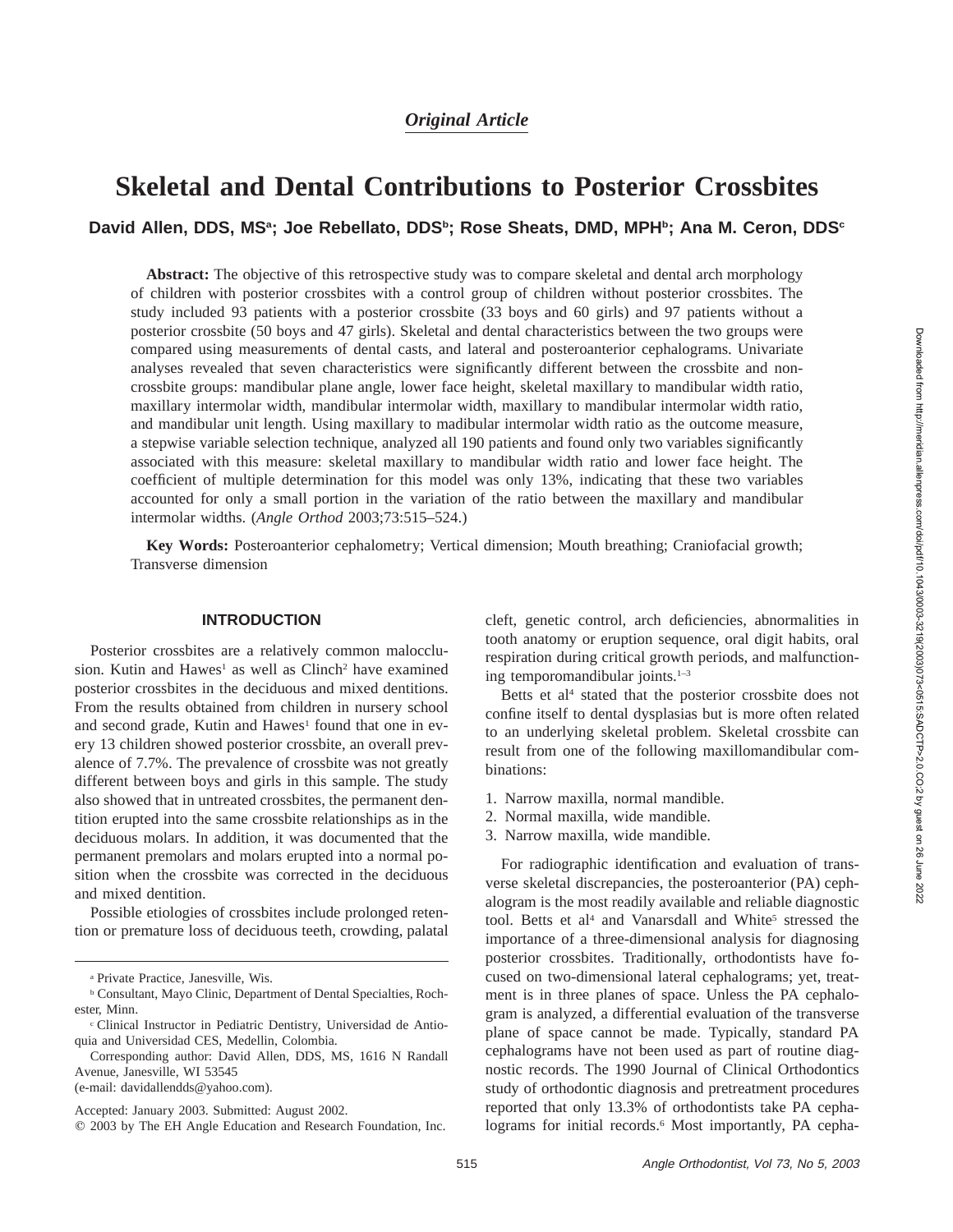|                        |                 |                  | <b>Posterior Crossbite</b> |                 |        | Multivariable<br>Analysis, |                                           |             |
|------------------------|-----------------|------------------|----------------------------|-----------------|--------|----------------------------|-------------------------------------------|-------------|
|                        | Method          | Yes ( $n = 93$ ) |                            | No ( $n = 97$ ) |        |                            | Univariate Analysis, P-Value <sup>b</sup> |             |
| Measurement            | Errora          | Mean (SD)        | Median                     | Mean (SD)       | Median | Unadjusted                 | Adjusted                                  | $P$ -Value* |
| Upper incisor inclina- |                 |                  |                            |                 |        |                            |                                           |             |
| tion $(^\circ)$        | 2.5             | 102.3(7.8)       | 103                        | 103.2(8.0)      | 103    | .427                       | .349                                      | <b>NS</b>   |
| Lower incisor inclina- |                 |                  |                            |                 |        |                            |                                           |             |
| tion $(^\circ)$        | 2.3             | 91.1(6.1)        | 92                         | 93.6(8.5)       | 93     | .019                       | .062                                      | <b>NS</b>   |
| Mandibular plane an-   |                 |                  |                            |                 |        |                            |                                           |             |
| gle $(°)$              | 2.5             | 36.3(5.8)        | 36                         | 33.4(6.3)       | 33     | .001                       | .002                                      | <b>NS</b>   |
| ANB angle $(°)$        | 1.2             | 4.0(2.2)         | 4                          | 3.8(2.5)        | 4      | .673                       | .524                                      | <b>NS</b>   |
| Lower face height      |                 |                  |                            |                 |        |                            |                                           |             |
| (mm)                   | 0.7             | 64.5(5.6)        | 63                         | 62.8(4.4)       | 62     | .027                       | < 0.001                                   | .003        |
| Maxillary unit length  |                 |                  |                            |                 |        |                            |                                           |             |
| (mm)                   | 2.0             | 88.8 (6.3)       | 89                         | 89.6 (5.2)      | 90     | .303                       | .688                                      | <b>NS</b>   |
| Mandibular unit        |                 |                  |                            |                 |        |                            |                                           |             |
| length (mm)            | 0.8             | 109.1(7.3)       | 109                        | 108.3(8.0)      | 108    | .467                       | .014                                      | <b>NS</b>   |
| Effective maxillary    |                 |                  |                            |                 |        |                            |                                           |             |
| width (JL-JR)          |                 |                  |                            |                 |        |                            |                                           |             |
| (mm)                   | 0.8             | 58.5(5.7)        | 58                         | 60.4(4.6)       | 60     | .009                       | .058                                      | <b>NS</b>   |
| Effective mandibular   |                 |                  |                            |                 |        |                            |                                           |             |
| width (AG-GA)          |                 |                  |                            |                 |        |                            |                                           |             |
| (mm)                   | 1.2             | 80.5(5.3)        | 80.00                      | 80.9 (4.9)      | 80     | .547                       | .348                                      | <b>NS</b>   |
| JL-JR:AG-GA (%)        | NA <sup>c</sup> | 72.7(6.1)        | 72.5                       | 74.8 (5.1)      | 75     | .012                       | .009                                      | <b>NS</b>   |
| Maxillary intermolar   |                 |                  |                            |                 |        |                            |                                           |             |
| width (mm)             | 0.5             | 36.0(3.6)        | 36.4                       | 39.3(3.1)       | 38.9   | < 0.001                    | < 0.001                                   | <b>NS</b>   |
| Mandibular intermo-    |                 |                  |                            |                 |        |                            |                                           |             |
| lar width (mm)         | 0.6             | 44.7(3.1)        | 44.6                       | 43.6(2.7)       | 43.5   | .007                       | .002                                      | <b>NS</b>   |
| Maxillary: Mandibular  |                 |                  |                            |                 |        |                            |                                           |             |
| intermolar width       |                 |                  |                            |                 |        |                            |                                           |             |
| ratio $(\%)$           | <b>NA</b>       | 80.6(7.2)        | 80.8                       | 90.2(4.7)       | 90.7   | < .001                     | < .001                                    | < .001      |

**TABLE 1.** Summary of the Distributions Within Each Group and the Results of the Univariate and Multivariable Logistic Regression Analyses

a The method error for each measurement was determined using the Dahlberg formula based on a random sample of 10 cases.

**b** Each measurement was evaluated univariately for an association with posterior crossbite with and without adjusting for age, sex, and Angle Class, in separate logistic regression models.

<sup>c</sup> NA indicates not applicable; NS, not significant.

\* Based on a multivariable logistic regression model using a stepwise variable selection method, after adjusting for age, sex, and Angle Class.

|  | <b>TABLE 2.</b> Summary of Patient Demographics and Angle Class |  |
|--|-----------------------------------------------------------------|--|
|  |                                                                 |  |

|                                                          | <b>Posterior Crossbite</b> |                           |                      |
|----------------------------------------------------------|----------------------------|---------------------------|----------------------|
| Characteristic                                           | Yes<br>$(n = 93)$          | No<br>$(n = 97)$          | P-Value <sup>a</sup> |
| Female sex, n (%)<br>Male sex, n (%)                     | 60 (64.5)<br>33(35.5)      | 47 (48.5)<br>50(51.5)     | .026                 |
| Age at time of dental cast (years)<br>Mean (SD)<br>Range | 9.9(2.0)<br>$6.6 - 15.0$   | 10.4(2.0)<br>$6.9 - 16.9$ | .065                 |
| Angle Class, n (%)<br>Ш                                  | 12 (12.9)<br>81 (87.1)     | 3(3.1)<br>94 (96.9)       | .012                 |

<sup>a</sup> P-values based on fitting univariate logistic regression models to examine the association with the presence of a posterior crossbite.

lograms must be evaluated because growth in the transverse plane is completed earliest. Therefore, fixed appliance or functional therapy must be started at an early age or the skeletal problem may only be resolved using orthognathic surgery. Except when associated with facial asymmetry, the

skeletal evaluation of the transverse plane typically has been noted only on dental casts. According to Vanarsdall and White<sup>5</sup>, the dental arches are not an accurate means of assessing the transverse skeletal dimension. Only the maxillary intermolar width correlates with the maxillary skeletal base dimension. The mandibular dental width measurements do not correlate with mandibular skeletal dimension.<sup>6</sup>

To determine the treatment plan for a case involving posterior crossbite, it must be decided whether the posterior crossbite is a true skeletal dysplasia or a problem involving only the dentoalveolar structures. In addition, any means of identifying the morphologic characteristics of a posterior crossbite may be helpful in the possible prevention or early treatment of this condition and also be a guide in assuring that the treatment mechanics used are appropriate.

The purpose of this study was to determine if any skeletal and dental differences exist between patients with and without posterior crossbites. An additional aim was to develop a set of standard measurements of PA cephalograms for children in the mixed dentition group. The null hypoth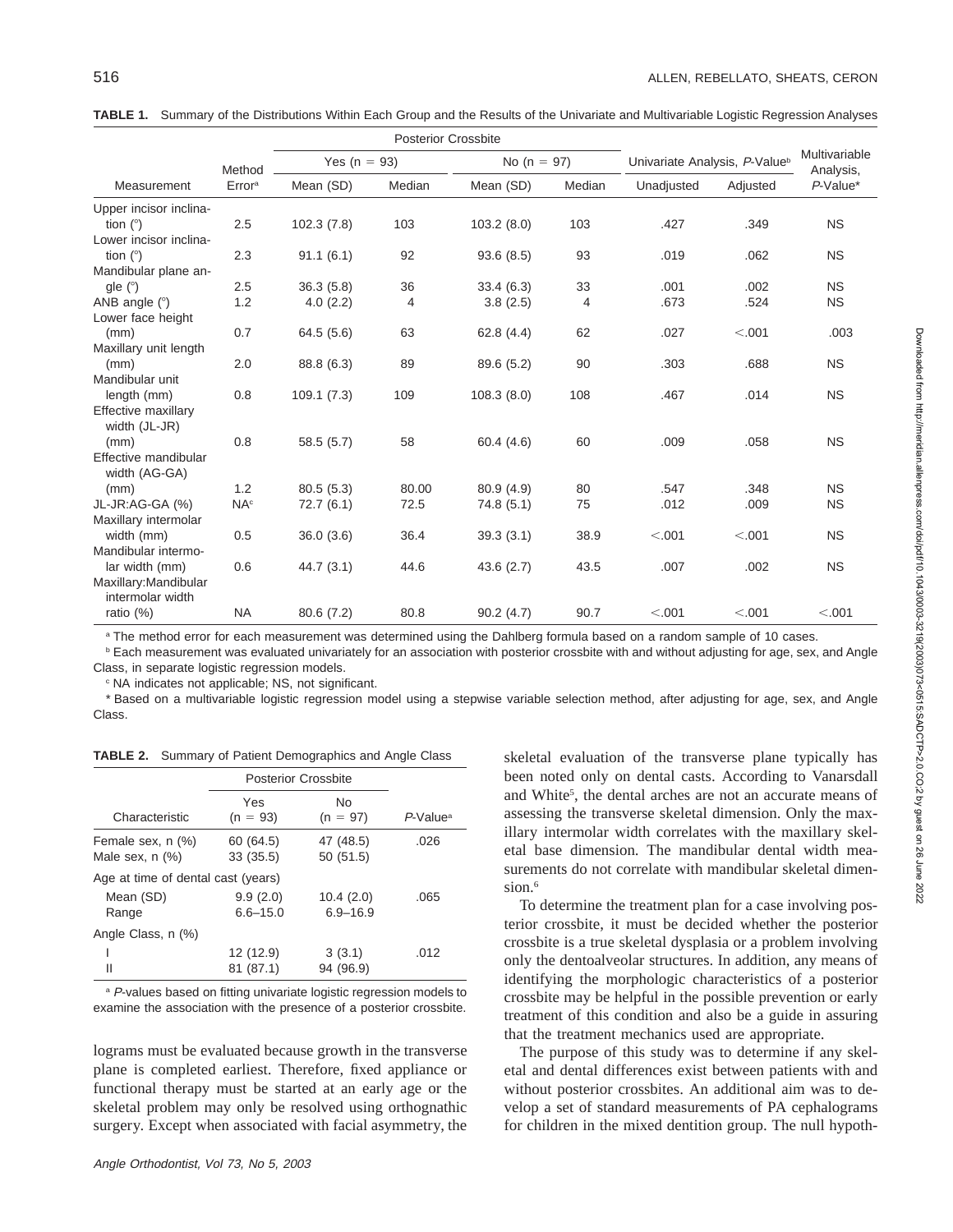esis tested in this study was that there are no differences in skeletal and dental morphologic traits between children with posterior crossbites and children without posterior crossbites.

# **MATERIALS AND METHODS**

Subjects for this retrospective study were recruited from an orthodontic training clinic. Patients with mixed dentition and posterior crossbite who had dental casts made during 1994–2000 were identified. Patients in the mixed dentition group without posterior crossbites were identified from the same pool and served as the comparison group. Posterior crossbite was defined as a minimum of two teeth in unilateral or bilateral posterior lingual crossbite. This comparison group consisted of patients who presented initially for orthodontic consultation with malocclusions other than posterior crossbite.

From an initial number of 100 in each group, exclusion criteria (lack of consent for research and Class III malocclusion) reduced the size of the groups to 93 patients in the crossbite group and 97 patients in the comparison group.

The orthodontically evaluated nonposterior crossbite patients were chosen as controls rather than subjects with ''ideal'' occlusion to provide the clinician with a more accurate understanding of the crossbite and nonposterior crossbite patients than would present to a typical orthodontic practice.

Data collected included variables describing dental arch morphology, Angle Classification, and lateral and posteroanterior cephalograms.

## **Measurements of dental casts**

Using the dental casts, the following measurements were recorded.

- Maxillary intermolar width (Mx6-Mx6), the linear measurement between the mesiolingual cusp tips of the right and left maxillary first molars.
- Mandibular intermolar width (Md6-Md6), the linear measurement between the mesiobuccal cusp tips of the right and left mandibular first molars.

All intermolar widths were measured in millimeters using Fowler Ultra-Cal III digital calipers (Fred Fowler Co. Inc., Newton, Mass).

The maxillary to mandibular intermolar ratio was calculated by dividing the maxillary intermolar width (Mx6- Mx6) by the mandibular intermolar width (Md6-Md6). Each subject was classified on the basis of molar relationship as either Angle Class I, Class II, or Class III.7 Only subjects with Angle Class I or II relationship were included in this investigation. The Angle Class molar relationship was defined by the distance in millimeters between perpendicular projections on the mesial surfaces of permanent first molars.<sup>8</sup> (see Figure 1).



**FIGURE 1.** Angle classification.

## **Measurements of radiographs**

Ricketts suggested and chose specific radiographic landmarks and measurements to assess transverse discrepancies between the maxilla and the mandible. $9-11$  The following landmarks from the Ricketts PA cephalometric analysis were used: JR, JL, AG, and GA (see Figure 2). Measurements were made directly on the PA cephalogram using a ruler and were recorded in millimeters.

Using these landmarks, the following measurements were recorded.

- Effective maxillary width (JL-JR): the linear measurement between points JL and JR (bilateral points located at the depth of concavity of the lateral maxillary contour, at the junction of the maxilla and zygomatic buttress).
- Effective mandibular width (AG-GA): the linear measurement between the points AG and GA (bilateral points at the inferior margin of the antegonial protuberance).

Lateral cephalograms were hand traced on acetate paper. These tracings were then measured using a millimeter ruler and protractor to compare skeletal and dental characteristics between crossbite and noncrossbite children. The following variables in the sagittal dimension were recorded (Figure 3).

- 1. Upper incisor inclination: the angle between the sellanasion line and a line connecting the upper incisor root apex to the upper incisor tip.
- 2. Lower incisor inclination: the angle between a line formed by gonion and gnathion and a line connecting the lower incisor root apex to the lower incisor tip.
- 3. Mandibular plane angle: the angle between a line formed by gonion and gnathion and the sella-nasion line.
- 4. ANB angle: the angle between the A point-nasion line and the nasion-B point line.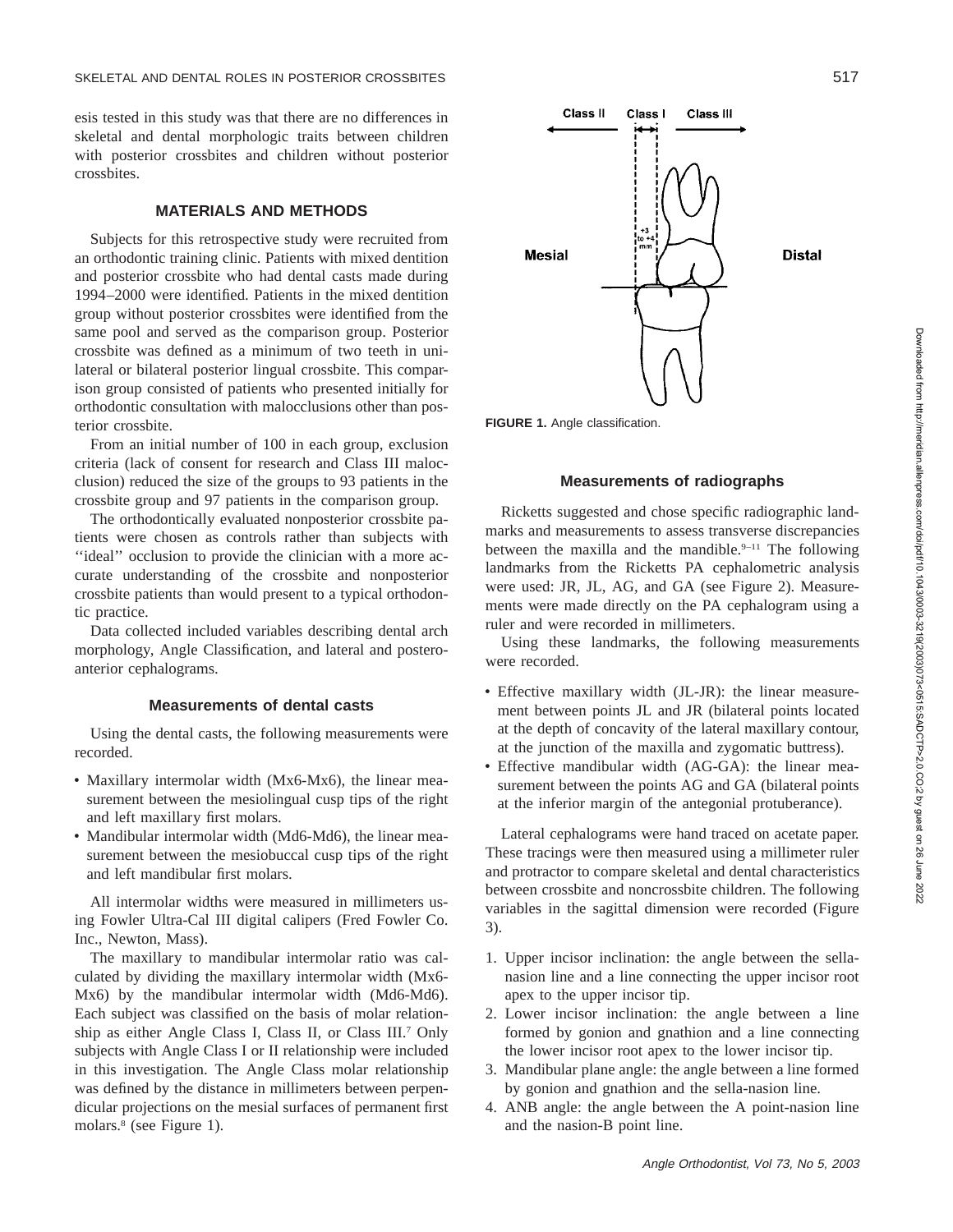|                                        | Upper<br>Incisor<br>Inclination | Lower<br><b>Incisor</b><br>Inclination | Mandibular<br>Plane<br>Angle | ANB<br>Angle | Lower<br>Face<br>Height | Maxillary<br>Unit<br>Length | Mandibular<br>Unit<br>Length | Effective<br>Maxillary<br>width<br>$JL-JR)$ | Effective<br>Mandibular<br>Width<br>$(AG-GA)$ |
|----------------------------------------|---------------------------------|----------------------------------------|------------------------------|--------------|-------------------------|-----------------------------|------------------------------|---------------------------------------------|-----------------------------------------------|
| Upper incisor inclination              |                                 | 0.26                                   | $-0.28$                      | $-0.14$      | $-0.10$                 | 0.01                        | 0.01                         | 0.19                                        | 0                                             |
| Lower incisor inclination              |                                 |                                        | $-0.44$                      | 0.18         | $-0.16$                 | 0.21                        | 0                            | 0.12                                        | $-0.06$                                       |
| Mandibular plane angle                 |                                 |                                        |                              | 0.21         | 0.42                    | $-0.30$                     | $-0.17$                      | $-0.29$                                     | $-0.15$                                       |
| ANB angle                              |                                 |                                        |                              |              | 0.16                    | 0.20                        | $-0.11$                      | $-0.07$                                     | $-0.14$                                       |
| Lower face height                      |                                 |                                        |                              |              |                         | 0.25                        | 0.48                         | 0.21                                        | 0.33                                          |
| Maxillary unit length                  |                                 |                                        |                              |              |                         |                             | 0.64                         | 0.31                                        | 0.45                                          |
| Mandibular unit length                 |                                 |                                        |                              |              |                         |                             |                              | 0.36                                        | 0.59                                          |
| Effective maxillary width (JL-JR)      |                                 |                                        |                              |              |                         |                             |                              |                                             | 0.51                                          |
| Effective mandibular width (AG-<br>GA) |                                 |                                        |                              |              |                         |                             |                              |                                             |                                               |
| $(JL-JR)/(AG-GA)$                      |                                 |                                        |                              |              |                         |                             |                              |                                             |                                               |
| Maxillary intermolar width             |                                 |                                        |                              |              |                         |                             |                              |                                             |                                               |
| Mandibular intermolar width            |                                 |                                        |                              |              |                         |                             |                              |                                             |                                               |
| Maxillary/Mandibular intermolar        |                                 |                                        |                              |              |                         |                             |                              |                                             |                                               |

**TABLE 3.** Correlation Between Skeletal and Dental Arch Morphology Measurements Based on all 190 Patientsa

width

<sup>a</sup> The tabled values are Pearson correlation coefficients. Based on a sample of 190 patients, a Pearson correlation coefficient >.15 is significantly different from zero ( $P < .05$ ).



**FIGURE 2.** Posteroanterior cephalogram.

- 5. Lower face height: the linear distance from the anterior nasal spine of the maxilla to menton.
- 6. Maxillary unit length: the linear distance from condylion to anterior nasal spine.
- 7. Mandibular unit length: the linear distance from condylion to gnathion.

## **Statistical methods**

Patient's sex, age, Angle Class, and the skeletal and dental arch morphology measurements were summarized separately for the two groups of patients using frequencies and



**FIGURE 3.** Lateral cephalogram.

percentages, means and standard deviations (SD). The correlations between the morphology measurements were estimated both overall and by group using the Pearson correlation coefficient. ''Moderate'' correlations were considered to have *r* values of at least 0.40. Logistic regression models with the binary endpoint of posterior crossbite (yes, no) were fit to evaluate the association between presence of a posterior crossbite and each of the variables. First,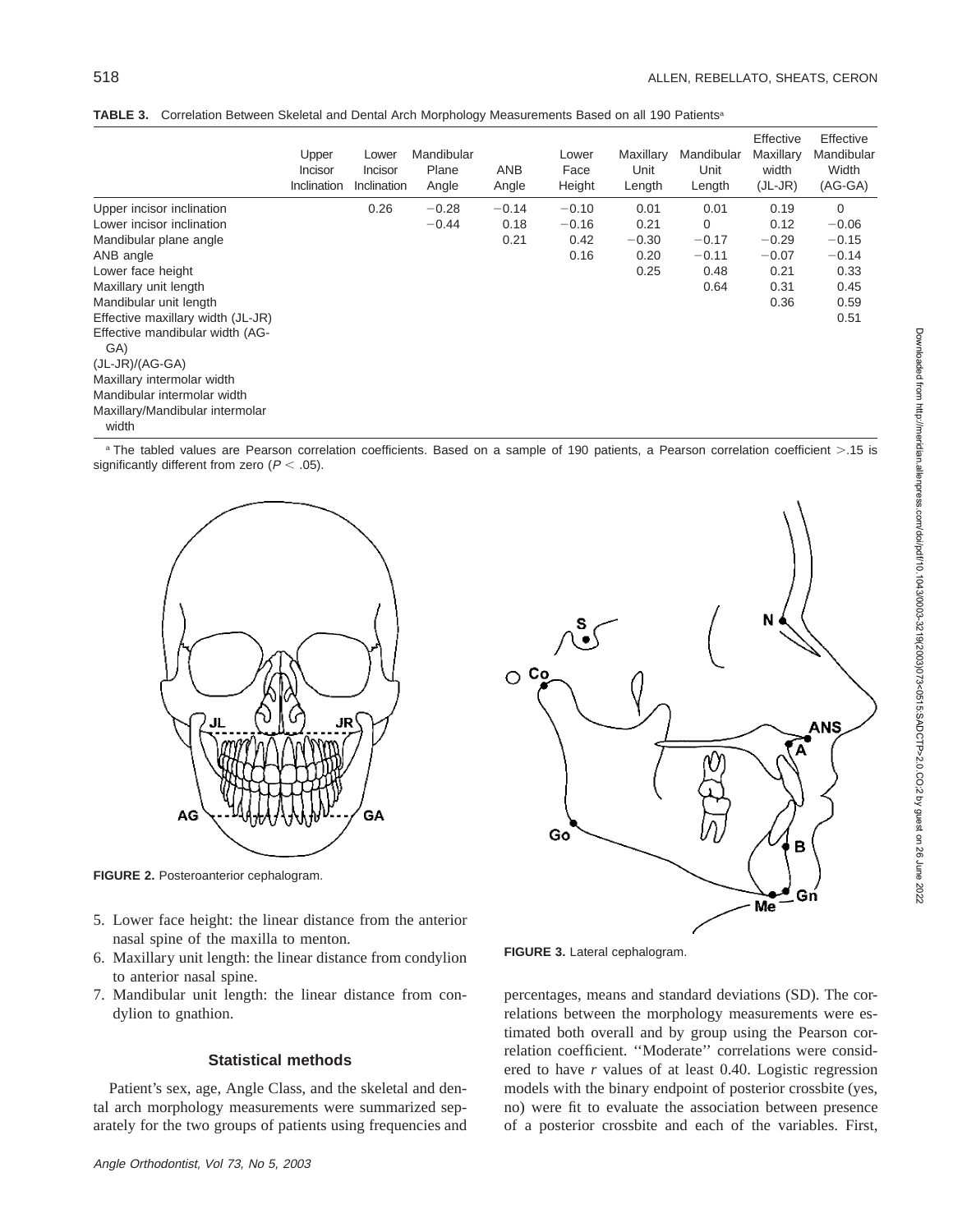**TABLE 3.** Continued

| $(JL-JR)/(AG-GA)$ | Maxillary<br>Intermolar<br>Width | Mandibular<br>Intermolar<br>Width | Maxillary/<br>Mandibular<br>Intermolar<br>Width |
|-------------------|----------------------------------|-----------------------------------|-------------------------------------------------|
| 0.22              | 0.19                             | 0.21                              | 0.05                                            |
| 0.19              | 0.24                             | 0.20                              | 0.12                                            |
| $-0.21$           | $-0.40$                          | $-0.31$                           | $-0.21$                                         |
| 0.03              | $-0.17$                          | $-0.16$                           | $-0.07$                                         |
| $-0.03$           | $-0.12$                          | $-0.01$                           | $-0.12$                                         |
| 0                 | 0.21                             | 0.19                              | 0.08                                            |
| $-0.06$           | 0.20                             | 0.21                              | 0.06                                            |
| 0.72              | 0.43                             | 0.31                              | 0.26                                            |
| $-0.23$           | 0.26                             | 0.27                              | 0.08                                            |
|                   | 0.29                             | 0.14                              | 0.23                                            |
|                   |                                  | 0.45                              | 0.75                                            |
|                   |                                  |                                   | $-0.25$                                         |

univariate models were fit to examine the association between presence of a posterior crossbite and sex, age, and Angle Class, respectively. Next, additional models were fit to evaluate the association between presence of a posterior crossbite and each of the morphology measurements with and without adjusting for age, sex, and Angle Class in the models. Finally, a multivariable logistic regression model was fit using a stepwise variable selection method to identify a set of measurements that were independently associated with presence of a posterior crossbite, after adjusting for age, sex, and Angle Class.

Using the data from all the patients included in this study, multiple linear regression models were fit to identify radiographic measurements that were associated with the ratio of the maxillary to mandibular intermolar width obtained from the dental casts. Models were fit using stepwise and backward variable selection techniques, after adjusting for age, sex, and Angle Class.

All calculated *P* values were two-sided, and *P* values less than .05 were considered statistically significant.

Ten cases were randomly selected at the end of the study using a table of random numbers, and tracings and measurements were redone by the same investigator to test for reliability of the method. Measurement errors were determined using the Dahlberg formula:

$$
\sqrt{\left(\sum D^2/2N\right)}
$$

where *D* is the difference between remeasured values, and *N* is the number of double measurements ( $N = 10$ ). Method error scores can be found in Table 1.

A sample size of nearly 100 per group was selected to provide sufficient power to detect a difference of 0.4 standard deviations between group means. These calculations were based on assuming equal group variances, a two-sided alternative hypothesis, and type-I error level of 5%.

#### **RESULTS**

The study included 93 patients with a posterior crossbite and 97 patients without a posterior crossbite. The demographics and Angle Class of these patients are summarized in Table 2. Girls were more likely to have a posterior crossbite  $(P = .026)$ . Although a minority of the patients was Angle Class I, these patients were more likely to have a posterior crossbite ( $P = .012$ ). Also, patients presenting with a posterior crossbite tended to be slightly younger  $(P = .065)$ .

The correlations (*r*) between the skeletal measurements made from the radiographs and the dental arch morphology measurements obtained from dental casts are summarized in Tables 3 through 5 overall and by patient group.

A summary of each measurement within the two patient groups is shown in Table 1. In univariate analyses (after adjusting for age, sex, and Angle Class), patients with a larger mandibular plane angle, longer lower face height, longer mandibular unit length, smaller effective maxillary to mandibular skeletal width ratio (JL-JR:AG-GA), smaller maxillary intermolar dental width (Mx6-Mx6), larger mandibular intermolar dental width (Md6-Md6), and smaller maxillary to mandibular intermolar dental width ratio (Mx6-Mx6:Md6-Md6) were significantly more likely to have a posterior crossbite (all  $P < .05$ ).

On the basis of a stepwise multivariable analysis after adjusting for age, sex, and Angle Class, patients with a smaller maxillary to mandibular intermolar dental width ratio (Mx6-Mx6:Md6-Md6) and longer lower face height were more likely to have a posterior crossbite ( $P < .001$ ) and  $P = .003$ , respectively). The adjusted generalized coefficient of determination  $(R^2 \text{ value})$  for this model was 69.0%. A smaller Mx6-Mx6:Md6-Md6 is in essence another way to define a posterior crossbite. It was, therefore, not surprising to see the coefficient of determination  $(R^2 \text{ value})$ to be rather high at 69.0%.

In a second analysis, using the data from all the patients included in this study, multiple linear regression models were fit to identify radiographic measurements that were associated with the Mx6-Mx6:Md6-Md6 instead of posterior crossbite. Models were fit using stepwise and backward variable selection techniques, after adjusting for age, sex, and Angle Class. Using a stepwise variable selection technique, the ratio of the effective maxillary to mandibular skeletal width (JL-JR:AG-GA) followed by lower face height were identified as the characteristics most associated with the Mx6-Mx6:Md6-Md6. The same results were obtained when the model was fit using a backward variable selection technique. Both models were adjusted for age, sex, and Angle Class. The coefficient of multiple determination  $(R^2)$  for this final model was only 13.0%, indicating that these characteristics only explain a small portion of the variation in the Mx6-Mx6:Md6-Md6.

The Partial  $\mathbb{R}^2$  values listed in Table 6 indicate the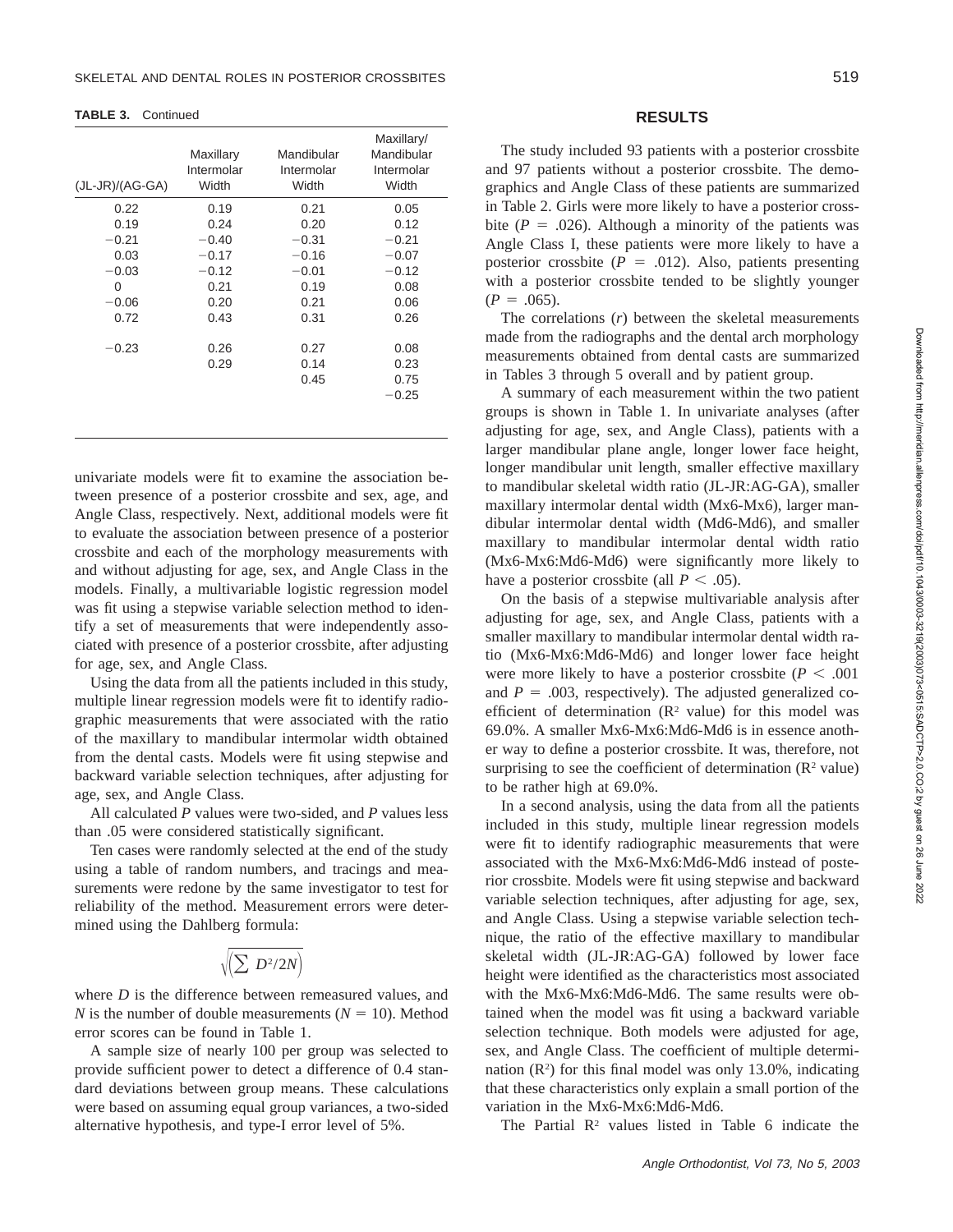|                                          | Upper<br>Incisor<br>Inclination | Lower<br>Incisor<br>Inclination | Mandibular<br>Plane<br>Angle | ANB<br>Angle | Lower<br>Face<br>Height | Maxillary<br>Unit<br>Length | Mandibular<br>Unit<br>Length | Effective<br>Maxillary<br>Width<br>$JL-JR)$ | Effective<br>Mandibular<br>Width<br>$(AG-GA)$ |
|------------------------------------------|---------------------------------|---------------------------------|------------------------------|--------------|-------------------------|-----------------------------|------------------------------|---------------------------------------------|-----------------------------------------------|
| Upper incisor inclination                |                                 | 0.20                            | $-0.31$                      | $-0.19$      | $-0.18$                 | 0.03                        | 0                            | 0.15                                        | $\Omega$                                      |
| Lower incisor inclination                |                                 |                                 | $-0.43$                      | 0.25         | $-0.10$                 | 0.14                        | $-0.08$                      | $-0.01$                                     | $-0.07$                                       |
| Mandibular plane angle                   |                                 |                                 |                              | 0.19         | 0.48                    | $-0.21$                     | $-0.04$                      | $-0.03$                                     | $-0.01$                                       |
| ANB angle                                |                                 |                                 |                              |              | 0.22                    | 0.21                        | $-0.05$                      | $-0.03$                                     | $-0.04$                                       |
| Lower face height                        |                                 |                                 |                              |              |                         | 0.37                        | 0.54                         | 0.36                                        | 0.41                                          |
| Maxillary unit length                    |                                 |                                 |                              |              |                         |                             | 0.69                         | 0.24                                        | 0.46                                          |
| Mandibular unit length                   |                                 |                                 |                              |              |                         |                             |                              | 0.32                                        | 0.65                                          |
| Effective Maxillary width (JL-JR)        |                                 |                                 |                              |              |                         |                             |                              |                                             | 0.50                                          |
| Effective Mandibular width (AG-<br>GA)   |                                 |                                 |                              |              |                         |                             |                              |                                             |                                               |
| $(JL-JR)/(AG-GA)$                        |                                 |                                 |                              |              |                         |                             |                              |                                             |                                               |
| Maxillary intermolar width               |                                 |                                 |                              |              |                         |                             |                              |                                             |                                               |
| Mandibular intermolar width              |                                 |                                 |                              |              |                         |                             |                              |                                             |                                               |
| Maxillary/Mandibular intermolar<br>width |                                 |                                 |                              |              |                         |                             |                              |                                             |                                               |

**TABLE 4.** Correlation Between Skeletal and Dental Arch Morphology Measurements Based on 93 Patients with a Posterior Crossbitea

<sup>a</sup> The tabled values are Pearson correlation coefficients. Based on a sample of 93 patients, a Pearson correlation coefficient >.20 is significantly different from zero ( $P < .05$ ).

amount of the variation in the Mx6-Mx6:Md6-Md6, which can be explained by each variable in the model after controlling for the other variables in the model. In the final model, the skeletal width ratio (JL-JR:AG-GA) accounted for only 4% of the variation in the intermolar width ratio (Mx6-Mx6:Md6-Md6).

## **DISCUSSION**

The measurement used in this study to compare maxillary and mandibular skeletal width in children was different from Betts' measurement in adults. Rather than measuring the difference between maxillary and mandibular skeletal width, ie (AG-GA) minus (JL-JR), the ratio equaling (JL-JR) divided by (AG-GA) was used. This ratio was used because the subjects of this study were children, whereas the norms by Betts et al<sup>4</sup> were based on adults. The investigators believed that the maxillo-mandibular skeletal width ratio was more appropriate to use with children because of their greater variability in physical size for subjects of similar age, as compared with adults. This variability is because of the large difference in skeletal ages and physical maturity found in children of similar chronological age.

The groups were chosen based on the presence or absence of a clinically apparent posterior crossbite. The principal outcome variable tested for its association with posterior crossbite was the maxillo-mandibular skeletal width ratio (JL-JR:AG-GA) ie, did the group with crossbites have a smaller ratio than the group without crossbite. Another way the study could have been designed would have been to choose two groups, one that would fit a category of "smaller," and one with a category of "larger" JL-JR:AG-GA. The principal outcome variable that might have then been tested would be the presence or absence of posterior crossbite in these groups.

Although the prevalence of posterior crossbite in the population has been reported to be as high as  $7.7\%$ ,<sup>1</sup> this is still a relatively low number. It was decided when originally designing the study, that the selection of groups based on a JL-JR:AG-GA criteria might result in too few patients with posterior crossbites in these groups to be able to obtain a meaningful statistical analysis. It was, therefore, decided to select the groups on the basis of the presence or absence of posterior crossbite.

The results of the statistical analysis showed the following findings: patients with a larger mandibular plane angle, longer lower face height, longer mandibular unit length, smaller JL-JR:AG-GA, smaller Mx6-Mx6, larger Md6- Md6, and smaller Mx6-Mx6:Md6-Md6 were significantly more likely to have a posterior crossbite. Thus the evidence does not support the null hypothesis that there is no difference between the two groups.

Only two of the seven variables ended up in the final multivariable analysis model, because of the fact that many of the variables were related or tended to measure the same features (eg, lower face height and mandibular plane angle are both measurements of the vertical dimension). The remaining five variables did not contribute significantly to the multivariable analysis model and were therefore eliminated.

The low  $\mathbb{R}^2$  value indicates that there are many other variables at play with regard to the intermolar dental width ratio. In fact, in the final model, the JL-JR:AG-GA alone accounted for only 4% of the variation in the Mx6-Mx6: Md6-Md6. Clinicians should therefore be cautious not to make assumptions regarding skeletal relationships (eg, JL-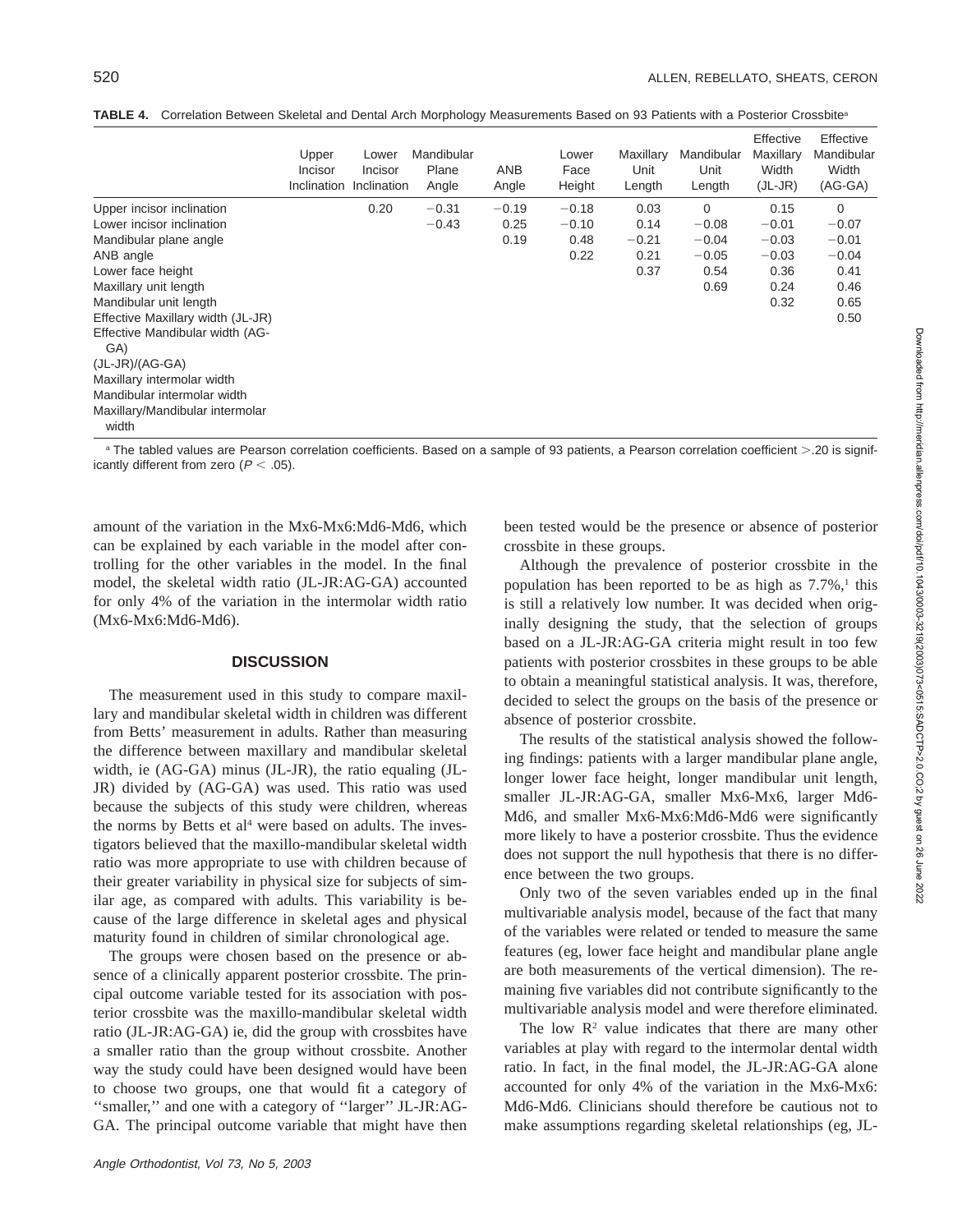**TABLE 4.** Continued

| $(JL-JR)/(AG-GA)$ | Maxillary<br>Intermolar<br>Width | Mandibular<br>Intermolar<br>width | Maxillary/<br>Mandibular<br>Intermolar<br>Width |
|-------------------|----------------------------------|-----------------------------------|-------------------------------------------------|
| 0.17              | 0.15                             | 0.28                              | $-0.06$                                         |
| 0.05              | 0.11                             | 0.25                              | $-0.08$                                         |
| $-0.04$           | $-0.23$                          | $-0.36$                           | 0.03                                            |
| 0                 | $-0.06$                          | $-0.15$                           | 0.05                                            |
| 0.09              | $-0.20$                          | $-0.14$                           | $-0.10$                                         |
| $-0.05$           | 0.06                             | 0.16                              | $-0.05$                                         |
| $-0.13$           | 0.07                             | 0.10                              | 0                                               |
| 0.75              | 0.34                             | 0.37                              | 0.10                                            |
| $-0.19$           | 0.13                             | 0.20                              | 0                                               |
|                   | 0.30                             | 0.28                              | 0.12                                            |
|                   |                                  | 0.50                              | 0.72                                            |
|                   |                                  |                                   | $-0.24$                                         |
|                   |                                  |                                   |                                                 |

JR:AG-GA) solely on the basis of intermolar widths obtained from dental casts.

In this study, girls were more likely to have a posterior crossbite. Sixty patients (64.5%) in the posterior crossbite group were girls. These findings differ from those reported in 1969 by Kutin and  $Hawes<sup>1</sup>$  who found no sex difference associated with the prevalence of crossbite. In their study, Kutin and Hawes<sup>1</sup> visited classrooms and examined children in nursery school and second grade, whereas the current investigation studied children who were specifically referred to an orthodontic specialty practice. It is possible that the sex differences with regard to the prevalence of crossbite could be due to referral patterns. There is evidence to suggest that more girls are referred to an orthodontic practice and more girls pursue treatment after being referred to an orthodontic practice, but this does not explain the comparison group having fewer girls because the comparison group also received treatment, albeit for a problem other than crossbite.

Another possibility to account for the higher number of girls with posterior crossbite could be nonnutritive sucking habits. Most research supports the finding that girls demonstrate a higher level of nonnutritive sucking habits and more persistent habits than boys.<sup>12</sup> A study by Infante<sup>13</sup> revealed the prevalence of finger sucking between boys and girls. Of the 680 children studied, 23.5% of girls sucked a digit but only 13.7% of the boys did. It is also interesting to note that at five years of age, nine times more girls than boys sucked their thumbs. Nonnutritive sucking habits have also been implicated in decreased palatal arch width and increased incidence of posterior crossbite.12 For these reasons, it is possible that more girls than boys require orthodontic treatment for dentofacial deformities caused by nonnutritive sucking habits. This fact may account for the higher number of girls with posterior crossbite in the current

study. Although not directly assessed in this study, it would be interesting to evaluate the relationship between posterior crossbite and nonnutritive sucking habits in future studies.

The percentages of Angle Class II malocclusions in this study were significantly higher than would be expected in the general population. However, all the patients in this study were in the transitional dentition with the majority of them still retaining all the deciduous second molars; as such, many of the patients had an end-to-end molar relationship. By the definition used in this study, end-to-end molar relationships were classified as Angle Class II. According to Bishara et al, $s$  it could be anticipated that about half of these patients would change into an Angle Class I on the exfoliation of the deciduous second molars.

Angle Class I patients were more likely to have a posterior crossbite in this study. In these patients, the mandibular molar is further mesial relative to the maxillary first molar than it would be in patients with Angle Class II, occluding with a narrower transverse portion of the maxillary arch, thereby increasing the likelihood of posterior crossbite. It would also be expected that a small percentage of the transitional Angle Class I patients may change into an Angle Class III relationship on exfoliation of the deciduous second molars.8

Clinical implications of this study confirm the importance of the posteroanterior cephalogram in determining the presence of skeletal transverse discrepancy. If a child clinically presents with a posterior crossbite, it may be beneficial to include a posteroanterior cephalogram as part of the complete orthodontic records. The presence of a small effective maxillary to mandibular skeletal width ratio, ie, JL-JR:AG-GA, would suggest a skeletal component to the crossbite. This would have implications regarding early vs late treatment. A skeletal component to the posterior crossbite would be a reason for early intervention with the objective of providing skeletal correction while the child is still growing. Once the patient reaches skeletal maturity the likelihood of obtaining true skeletal correction would be unlikely.

On the other hand, if the review of the records reveals a larger or normal JL-JR:AG-GA, the posterior crossbite would be considered more dental in nature.

This may possibly be a reason for postponing intervention to correct the posterior crossbite, because there is no skeletal component. This would save the expense as well as reduce treatment time by consolidating treatment into one phase, with correction of the crossbite at the time of full orthodontic appliance treatment. We currently do not have evidence of what would happen if we delay posterior crossbite treatment and this would be an area for future studies to explore.

So how will the clinician know if the width/ratio values are ''small'' or ''large'' based on a single posteroanterior cephalogram? Unlike the lateral cephalogram, little has been published regarding normal values of the transverse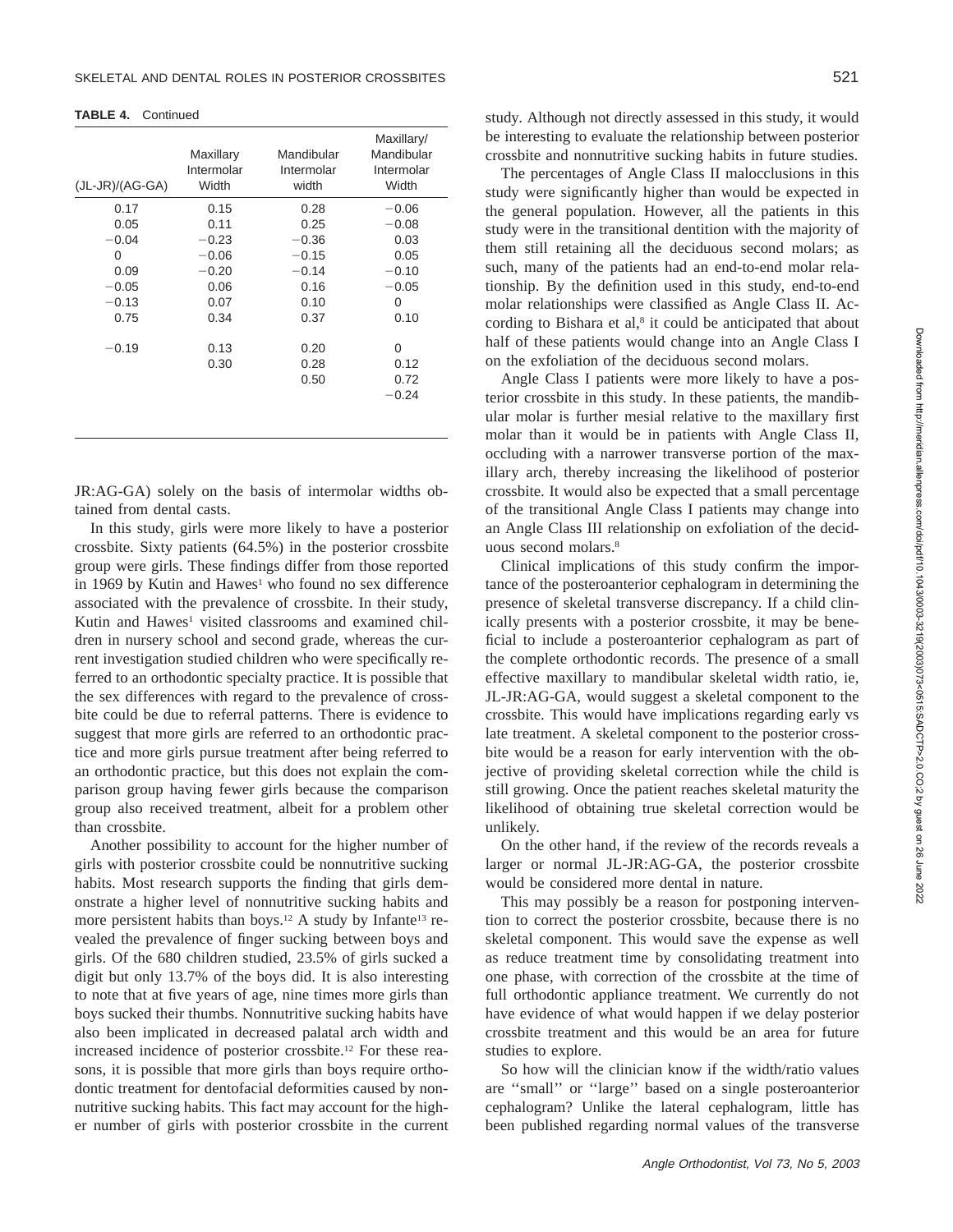|                                                                                                                                                                                                                                                                                                         | Upper<br>Incisor<br>Inclination | Lower<br>Incisor<br>Inclination | Mandibular<br>Plane<br>Angle | ANB<br>Angle            | Lower<br>Face<br>Height         | Maxillary<br>Unit<br>Length                | Mandibular<br>Unit<br>Length                       | Effective<br>Maxillary<br>Width<br>(JL-JR)                 | Effective<br>Mandibular<br>Width<br>$(AG-GA)$                            |
|---------------------------------------------------------------------------------------------------------------------------------------------------------------------------------------------------------------------------------------------------------------------------------------------------------|---------------------------------|---------------------------------|------------------------------|-------------------------|---------------------------------|--------------------------------------------|----------------------------------------------------|------------------------------------------------------------|--------------------------------------------------------------------------|
| Upper incisor inclination<br>Lower incisor inclination<br>Mandibular plane angle<br>ANB angle<br>Lower face height<br>Maxillary unit length<br>Mandibular unit length<br>Effective Maxillary width (JL-JR)<br>Effective Mandibular width (AG-<br>GA)<br>$(JL-JR)/(AG-GA)$<br>Maxillary intermolar width |                                 | 0.30                            | $-0.25$<br>$-0.43$           | $-0.09$<br>0.15<br>0.22 | 0.02<br>$-0.17$<br>0.31<br>0.10 | $-0.03$<br>0.27<br>$-0.39$<br>0.20<br>0.11 | 0.02<br>0.07<br>$-0.30$<br>$-0.15$<br>0.42<br>0.61 | 0.23<br>0.19<br>$-0.50$<br>$-0.12$<br>0.09<br>0.38<br>0.44 | $-0.01$<br>$-0.06$<br>$-0.26$<br>$-0.24$<br>0.26<br>0.43<br>0.54<br>0.52 |
| Mandibular intermolar width<br>Maxillary/Mandibular intermolar<br>width                                                                                                                                                                                                                                 |                                 |                                 |                              |                         |                                 |                                            |                                                    |                                                            |                                                                          |

**TABLE 5.** Correlation Between Skeletal and Dental Arch Morphology Measurements Based on 97 Patients without a Posterior Crossbitea

a The tabled values are Pearson correlation coefficients. Based on a sample of 97 patients, a Pearson correlation coefficient >.20 is significantly different from zero ( $P < .05$ ).

dimension obtained from posteroanterior cephalograms. Because normal values are lacking, clinicians may be making treatment decisions based on subjective judgment rather than on rigorous scientific data. Cortella et al<sup>14</sup> studied the transverse development of the jaws. They generated norms for the posteroanterior cephalometric analysis using data from the Bolton-Brush growth study. This provided age specific means and standard deviations of cephalometric measurements for the distances JL-JR, AG-GA, and the corresponding differences. The current study showed similarities to the Cortella et al<sup>14</sup> study with regard to transverse dimension values. In the current study, the mean age (SD) for the nonposterior crossbite group was 10.4 (2.0). The closest corresponding age group in the Cortella et  $al<sup>14</sup>$  study was nine years. Therefore, the nonposterior crossbite patients in the current study were compared with the nineyear-old group in the Cortella et al study.14 For the Cortella et al14 nine-year-old-age group, the following was found: mean (SD) effective maxillary width  $J(L-JR) = 60.6$  (2.6), mean (SD) effective mandibular width  $(AG-GA) = 77.1$ (3.4). In the current study, looking at these same variables (Table 1): mean (SD) effective maxillary width  $J/L-JR$ ) = 60.4 (4.6), mean (SD) effective mandibular width (AG-GA)  $= 80.9$  (4.9). When the clinician obtains a posteroanterior cephalogram, the values listed in Table 1 can be used as reference norms in determining if transverse width/ratio values are small or large. Clinically evaluating patients with posterior crossbite requires knowledge of skeletal and dental normal values to make proper decisions regarding treatment timing and treatment mechanics.

A review of the literature includes the following as potential etiologic factors for posterior crossbite: prolonged retention or premature loss of deciduous teeth, crowding, palatal cleft, genetic control, arch deficiencies, abnormalities in tooth anatomy or eruption sequence, oral digit habits, oral respiration during critical growth periods, and malfunctioning temporomandibular joints. $1-3$  Although this study did not explore each of these items specifically, it is obvious that multiple factors contribute to the presence of a posterior crossbite. The role that each potential etiologic factor plays in the presence or absence of a posterior crossbite is unknown. It would be desirable to investigate further the extent to which the various etiologic factors contribute to posterior crossbite. This information would increase the clinician's ability to make rational decisions regarding the prevention and treatment of posterior crossbites.

Bresolin et al<sup>15</sup> investigated the possible differences in facial growth between children with allergy who appeared to breathe predominately through the mouth and children without allergy who appeared to breathe predominately through the nose. All subjects received an intraoral clinical examination and lateral cephalometric radiograph analysis. Findings for the children who breathed through the mouth were as follows: (1) they had longer faces, (2) their faces were more retrognathic, (3) their mandibles had more obtuse gonial angles, (4) their palates were higher and maxillary intermolar dental width was narrower, and (5) they were more likely to have posterior dental crossbites than children who breathed through the nose. Although the current study did not differentiate between patients who breathe through the mouth vs through the nose, some comparisons between these studies can be made. In the Bresolin et al<sup>15</sup> study, the children who breathed through the mouth tended to have longer faces and smaller maxillary intermolar dental width. Similarly, in the current study, children with posterior crossbite had longer lower facial heights and smaller maxillary intermolar width as well. Because both studies showed longer face heights in combination with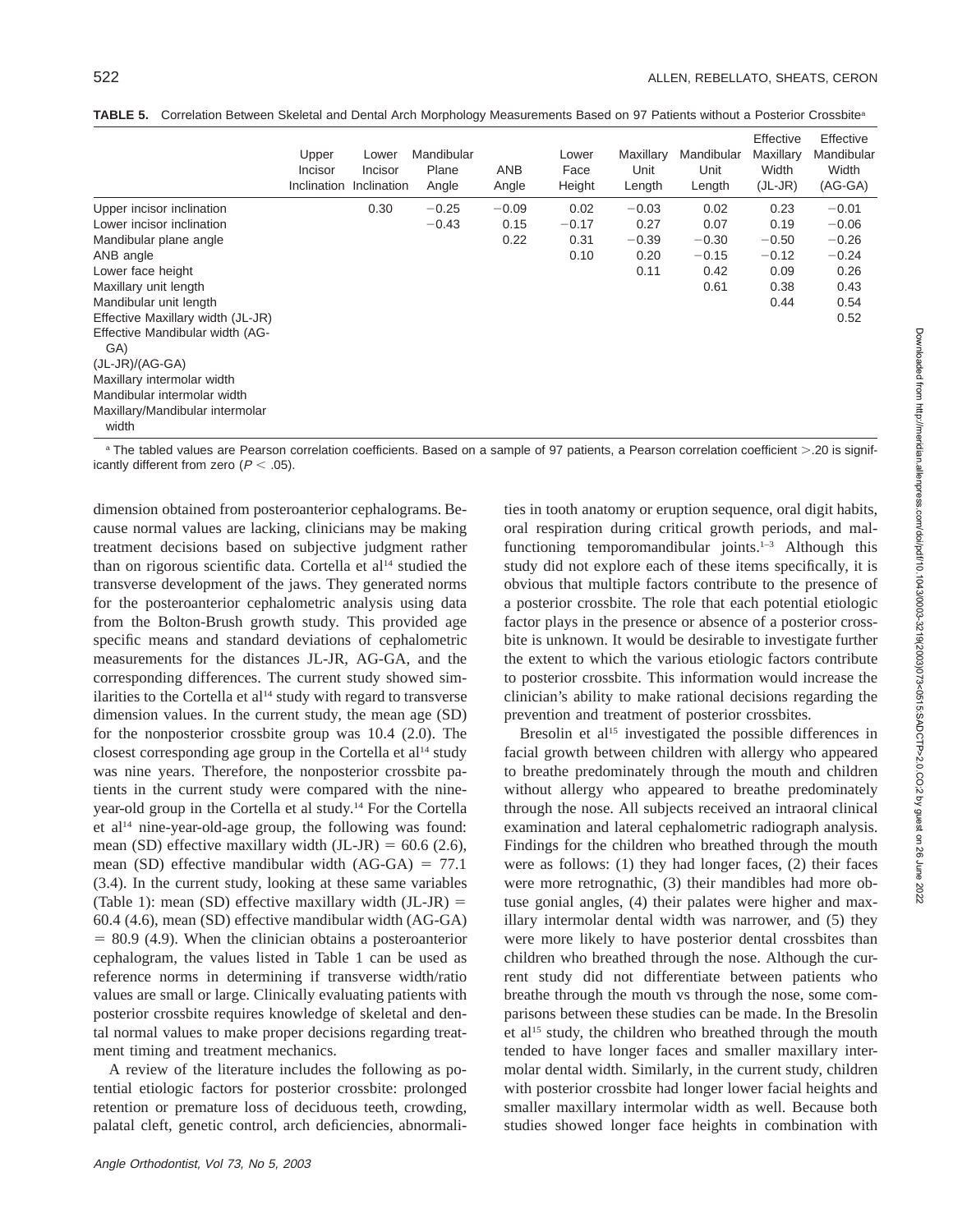**TABLE 5.** Continued

| $(JL-JR)$<br>$(AG-GA)$ | Maxillary<br>Intermolar<br>Width | Mandibular<br>Intermolar<br>Width | Maxillary<br>Mandibular<br>Intermolar<br>Width |
|------------------------|----------------------------------|-----------------------------------|------------------------------------------------|
| 0.26                   | 0.23                             | 0.18                              | 0.13                                           |
| 0.27                   | 0.25                             | 0.24                              | 0.11                                           |
| $-0.33$                | $-0.45$                          | $-0.38$                           | $-0.23$                                        |
| 0.08                   | $-0.30$                          | $-0.19$                           | $-0.24$                                        |
| $-0.13$                | 0.14                             | 0.09                              | 0.11                                           |
| 0.05                   | 0.37                             | 0.28                              | 0.23                                           |
| 0.02                   | 0.43                             | 0.30                              | 0.29                                           |
| 0.66                   | 0.47                             | 0.34                              | 0.32                                           |
|                        |                                  |                                   |                                                |
| $-0.30$                | 0.42                             | 0.37                              | 0.20                                           |
|                        | 0.16                             | 0.05                              | 0.19                                           |
|                        |                                  | 0.76                              | 0.62                                           |
|                        |                                  |                                   | $-0.04$                                        |
|                        |                                  |                                   |                                                |

| <b>TABLE 6.</b> Summary of Partial R <sup>2</sup> Values |  |  |  |  |
|----------------------------------------------------------|--|--|--|--|
|----------------------------------------------------------|--|--|--|--|

| Variable          | Partial $R^2$ (%) <sup>a</sup> |
|-------------------|--------------------------------|
| Age               | 6.2                            |
| Sex               | 0.5                            |
| Angle Class       | 0.04                           |
| JL-JR/AG-GA       | 4.0                            |
| Lower face height | 3.8                            |
|                   |                                |

 $a$  The partial R<sup>2</sup> values indicate the amount of the total variation in the Mx6-Mx6:Md6-Md6 ratio that can be explained by each variable in the model after controlling for the other variables, as estimated from a multiple linear regression model.

smaller maxillary intermolar width, this would suggest a possible connection between the vertical and transverse dimensions. It seems that in children with posterior crossbite and in children who breathe through their mouth, excessive vertical dimension is associated with deficient transverse dimension. The Bresolin et al<sup>15</sup> study found seven posterior crossbites in 30 children who breathed through the mouth and no posterior crossbites in 15 children who breathed through the nose. The true relationship between mouth breathing and posterior crossbite is still in question. It would be interesting to know what number of children with posterior crossbite are mouth breathers. In that way, a better understanding of mouth breathing in association with posterior crossbite could be obtained.

Linder-Aronson<sup>16</sup> also explored the relationship between airway obstruction and malocclusion by conducting airflow tests in 162 subjects six years to 12 years of age. Eightyone were clinically determined to need adenoidectomies, and 81 were controls. The effect between adenoid size, nasal airflow, and a number of conditions, including low tongue position, mouth breathing, narrow maxillary arch, posterior crossbite, and elongation of the lower anterior vertical face height, and steep mandibular plane angle were

investigated. He reported results demonstrating a relationship between obstructing adenoid tissue and elongation of the lower anterior vertical face height, open bite, retrognathia, obtuse gonial angle, steep mandibular plane angle, narrowing or elevation of the palate, and posterior crossbite. Subsequent studies demonstrated that the direction of mandibular growth normalized in a more horizontal or less vertical manner after adenoidectomy and change to nasal respiration.17–20 This resulted in diminished lower anterior vertical face height and improvement of the retrognathia. There are numerous similarities between Linder-Aronson's<sup>16</sup> adenoidectomy group and the current study's posterior crossbite group. Both groups showed increased lower anterior vertical face height, steeper mandibular plane angles, and posterior crossbite. Once again, both studies showed a deficient transverse relationship along with increased vertical dimension.

The issue of upper airway obstruction and its impact on craniofacial development and facial pattern is controversial. Craniofacial morphology and occlusal patterns are influenced by a variety of factors. Clearly, further investigation into the exact role that upper airway obstruction has on craniofacial development would benefit both medical and dental practitioners. In an attempt to better comprehend the role of the various factors, a follow up of the children in this study is currently underway. Thus far, the follow up has consisted of a survey sent to the parents of the children in this study. The survey includes questions with regard to the child's history of mouth breathing, nasal breathing, snoring, allergies, adenoids, tonsils, medications, and oral digit habits. Analysis of these data is presently underway, and the findings will be decribed in a future report.

#### **CONCLUSIONS**

On the basis of the results of this study, the following conclusions can be made:

- 1. The ratio of the effective maxillary to mandibular skeletal width obtained from the radiographs, ie (JL-JR): (AG-GA), followed by lower face height were identified as the characteristics most correlated with the ratio of the maxillary to mandibular intermolar dental width obtained from the dental casts. The coefficient of multiple determination  $(R^2)$  for this model was low indicating that these characteristics only explain a small portion of the variation in the ratio of the intermolar dental width obtained from the dental casts.
- 2. Our finding of a low partial  $R^2$  value JL-JR:AG-GA in explaining the variation of Mx6-Mx6:Md6-Md6 supports Vanarsdall and White's<sup>5</sup> premise that dental arches are poor predictors of the transverse skeletal dimension.
- 3. Patients with a larger mandibular plane angle, longer lower face height, longer mandibular unit length, smaller effective maxillary to mandibular skeletal width ratio (JL-JR:AG-GA), smaller maxillary intermolar dental